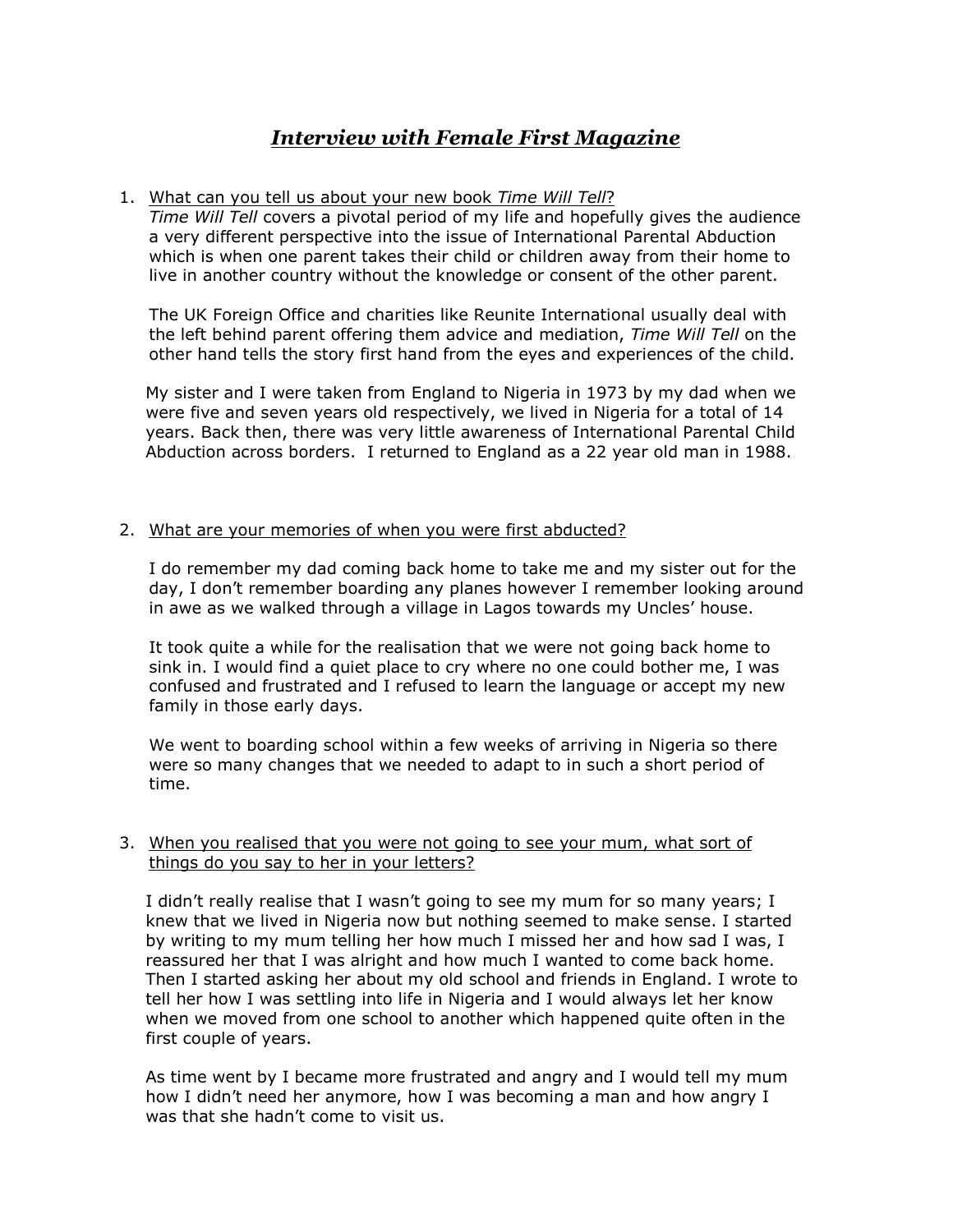## 4. How did you adapt to such a sudden change of lifestyle?

It became clear very quickly that I had no choice but to adapt. There were so many changes, the heat, the mosquitoes, the language, the food and so on. I wanted to be left alone as much as possible so I had to learn to become independent, I had to learn how to hand wash my own clothes, fetch water from a well by balancing on the edge of the well whilst pulling up a bucket of water, the wells were nothing like the pictures I had seen in the "Jack & Jill nursery rhyme books". I had to learn how to cut grass with a cutlass; I had to learn how to carry an aluminium bucket of water from the stream which was at least a mile away from the boys' dormitory at school by balancing it on my head. I also learned how to use a pit-latrine and clean myself up afterwards with water instead of toilet roll. Nearly every aspect of my life was changing and I had no choice but to learn very quickly.

#### 5. In your voyage of self-discovery, what was your biggest personal change?

My biggest personal change was learning to stop being angry and rebellious. I started to appreciate life a lot more and especially the life and lessons I had lived. It helped me to grow into a very happy person.

#### 6. At what point and why did you decide to tell your story?

It never occurred to me that my story was worth sharing but quite often while chatting with friends, colleagues or even strangers the topic of my sister and me having been smuggled away to Nigeria while we were kids would crop up. I would have to elaborate on this topic a little more and my audience would always be intrigued. Time after time the same suggestion would come up "You should write about this" they would say and I would say "Yes, maybe one day"

In April 2004 I visited my dad in Nigeria, and then in October of that same year I visited my mum in Jamaica, on the flight back from Jamaica it occurred to me that; that year was the first time I had seen both my parents in the same year since 1973. That was the final trigger for me so in 2005 I began to write my memoirs.

#### 7. What do you hope to achieve by writing this book?

Every other day a British child is abducted by a parent to a country which has not signed the Hague Convention on international child abduction according to research released by the United Kingdom Foreign and Commonwealth Office (FCO) in 2011. *"Time Will Tell"* opened my eyes to the extent of the issue of International Parental Child Abduction and I hope it can help some of the many parents, charity organisations, mitigation solicitors and government agencies in their efforts.